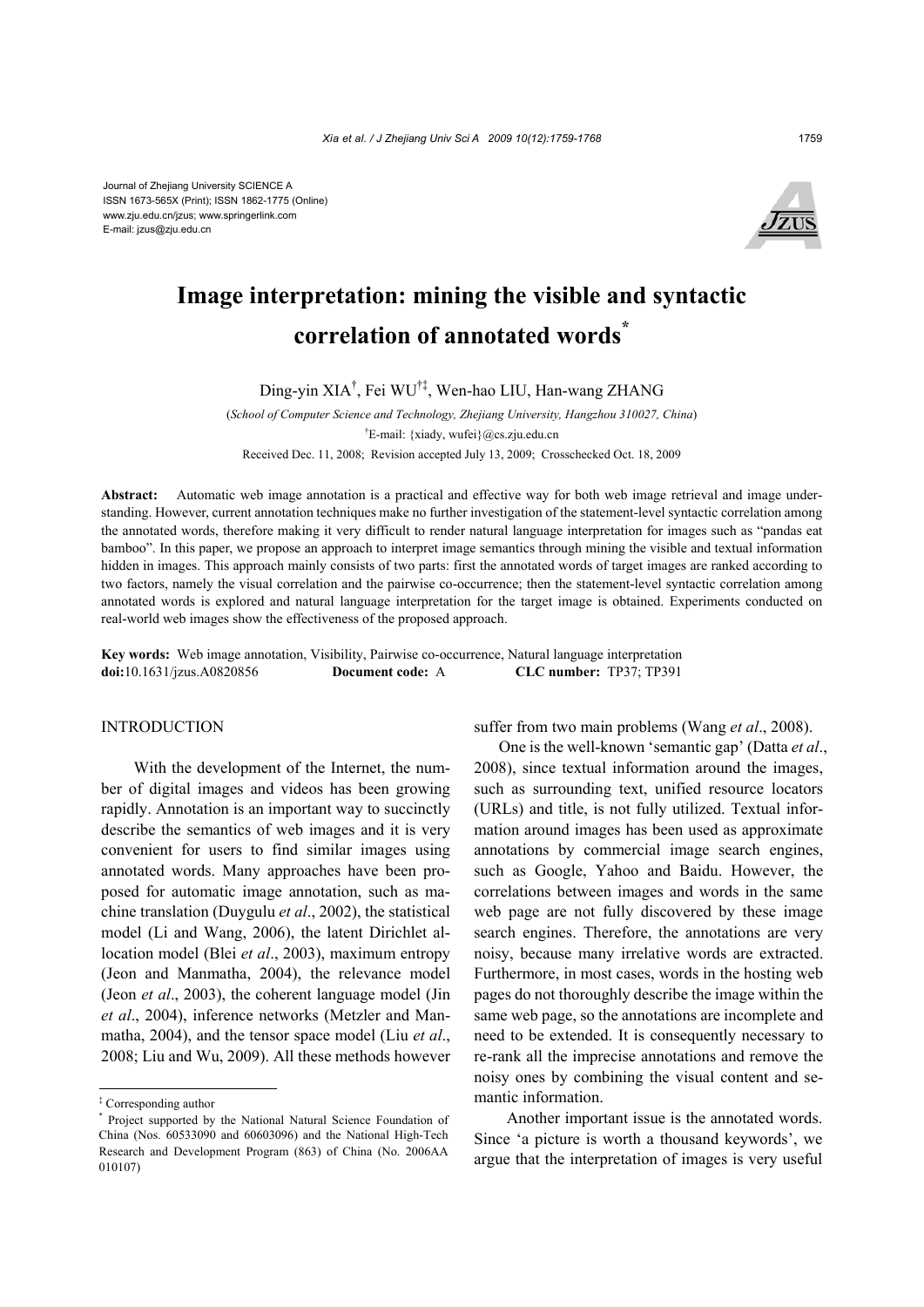for question answering (QA) services. Most current QA systems generally adopt one of the following three approaches (Pehcevski and Thom, 2007): natural language processing (NLP), information retrieval (IR), and template matching. However, these QA systems are based on text alone and can be difficult to use when users put forward questions about images with distinctive visual attributes.

This paper aims to interpret images from the accurately annotated keywords. The work similar to our idea is text-to-image synthesis (Zhu *et al*., 2007b) and photo-based question answering (Yeh *et al*., 2008). Text-to-image synthesis could generate pictures from general, unrestricted natural language text to convey the gist of the text. Photo-based QA supports direct use of photos in phrasing questions and finding answers.

In the well-known photo sharing website Flickr, there are more than  $1.3 \times 10^8$  tags delivering almost  $6 \times 10^7$  concepts (Wu *et al.*, 2008) and each image is annotated by approximately 5~8 keywords. Although the linguistic correlation among annotated keywords could be used to interpret images, current annotation techniques make no further investigation of the statement-level (i.e., sentence level) syntactic correlation among the annotated words. Therefore, it is very difficult to render natural language interpretation for one image such as 'pandas eat bamboo' or 'a train gets across a bridge'.

In this paper, we propose an approach for automatic image interpretation with natural language. The idea in this approach mainly consists of two parts, namely first annotating the image and then generating its interpretation. Results of experiments conducted on real-world web images show the effectiveness of the proposed approach.

We summarize our main contributions as follows:

1. Given a web image and its surrounding text, we define the visibility of each word. Visibility of a certain word is the probability whether a word could be perceived visually. The textural and visible information of a word from the surrounding text are both considered for annotation.

2. After obtaining the initial annotation, we further mine the correlation of the annotation candidate keyword and the target image as well as the correlation of the pair of annotation candidate keywords to filter out the effect caused by noise.

3. The syntactic correlation between pairs of annotated words is analyzed to obtain the interpretation sentence of target images. We believe that the linguistic syntactic correlation could yield more interpretation for images than the few annotation words listed.

## THE PROPOSED METHOD

Fig.1 outlines the overflow of our approach. For each potential annotated candidate, we obtain an image-word correlation matrix by the combination of tf\*idf and visibility. Then we use latent textual and visual analysis to extend annotation keywords (Xia *et al*., 2008b). The final annotation words are ranked by visual correlation discovery and pairwise co-occurrence. At last, linguistic syntactic analysis is used to generate image interpretation.



**Fig.1 The flowchart of image interpretation**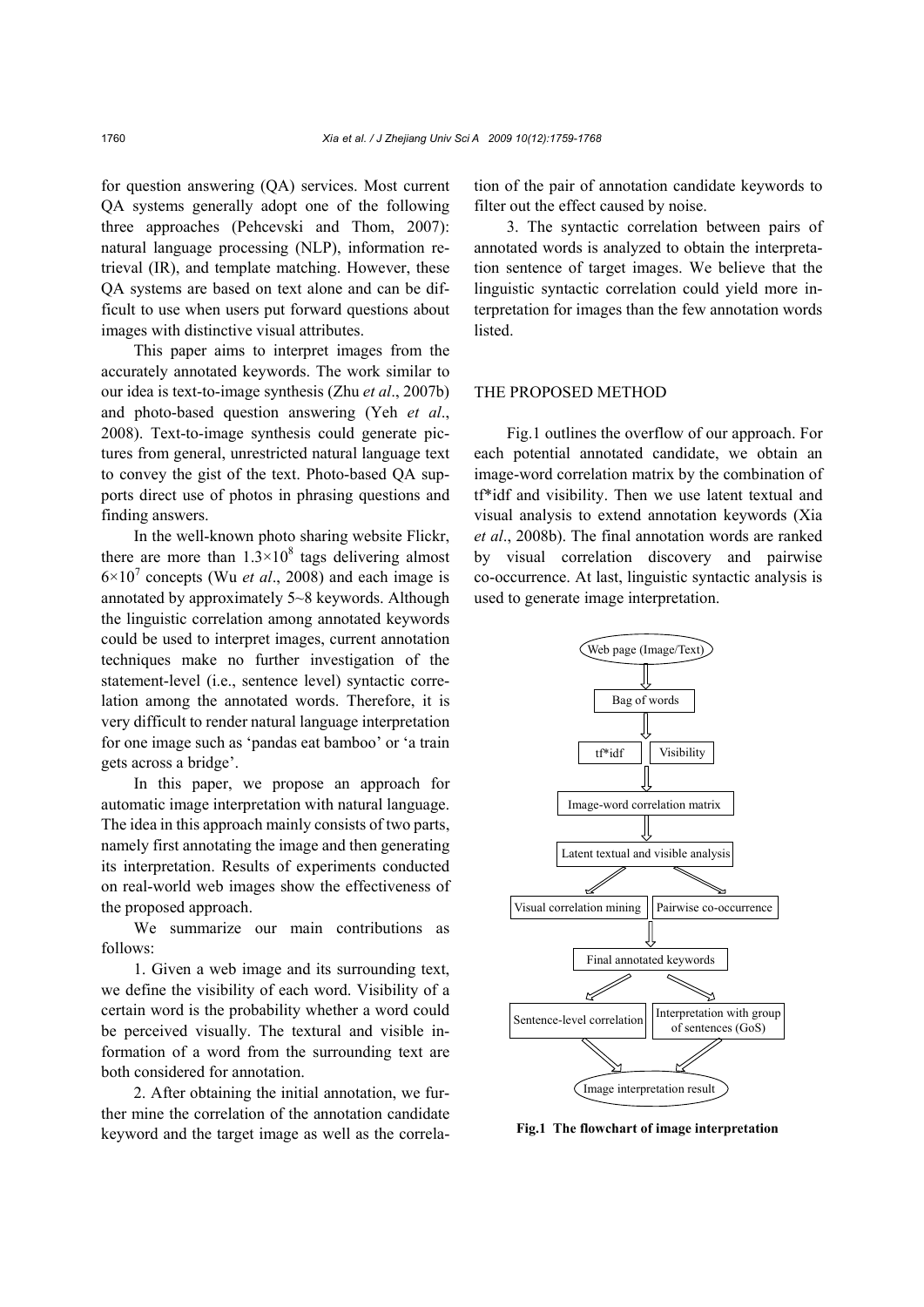#### **Image-word correlation matrix**

Given a web image and its surrounding text, two factors always play an important role during annotation. One is textual information. After stop word removal and stemming are performed, the tf\*idf value of each word is computed. The other is the visibility of words, defined as the extent to which a word can be perceived visually in this image. A word is visible when a good image can be drawn or found from it. On the contrary, a word is non-picturable when lacking an associated image that is clearly recognizable.

We use the WordNet (Miller, 1995) and Eq.(1) to evaluate the visibility of a word (or noun phrase)  $w_i$ . We manually select a set of landmark words which are top-*k* hot query words from Sogou (Liu *et al*., 2007) search engine. We try to cover the wide range of topics that are likely to arise in the subsequent image annotation. The visibility is set between 1 (visual) and 0 (not visual) according to Deschacht and Moens (2007), and the visibility of any word  $w_i$  outside of landmark words is given by

$$
vis(w_i) = \sum_{j} \left( vis(w_j) \frac{sim(w_i, w_j)}{\sum_{j} sim(w_i, w_j)} \right), \quad (1)
$$

where  $vis(w_i)$  is a value denoting the visibility of a word  $w_i$ ,  $w_i$  is the landmark word whose visibility is set manually according to Deschacht and Moens (2007), and  $\sin(w_i, w_j)$  is the similarity between word  $w_i$  and landmark word  $w_i$ , which is calculated by the least common subsumer (LCS) (Pedersen *et al*., 2004).

Current image search engines, such as Google, Baidu, and Yahoo, tend to utilize only textual information of web pages to index web images. Hence such information is very noisy (Fergus *et al*., 2005), and about 85% of returned images may be unrelated to the textual query when only tf-idf textual information is used. Therefore, the image-word correlation matrix is given by

$$
cor(w_i, I_j) = tf_{i,j} \cdot idf_i \cdot vis(w_i),
$$
 (2)

where  $w_i$  is a word,  $I_j$  is an image,  $tf_{i,j}$  is the number of the words  $w_i$  associated with the image  $I_i$ , idf<sub>i</sub> is a measure of the general importance of the word *wi*, and  $vis(w<sub>i</sub>)$  is the probability that the word  $w<sub>i</sub>$  can be perceived in images, calculated as Eq.(1).

From Eq.(2), the word-image matrix consists of both textual and visible information, while the correlation cannot fully depict the hidden semantics of images in most cases. Hence, latent semantic analysis (LSA) (Deerwester *et al*., 1990; Cilibrasi and Vitanyi, 2006) is used to find the synonyms of annotation candidates. LSA can satisfy above requirements because of the way it adds more relevant words to the initial annotations and thus provides a better cover of annotations.

# **Annotation by visual correlation and pairwise co-occurrence**

After the image-word correlation matrix is ready, we could obtain several candidate annotations. These candidate annotation terms are used as queries to find similar images, and data mining techniques can be adopted to de-noise and figure out salient terms or phrases from the search results to annotate the image. In order to obtain a final annotation, we discuss in this subsection how to estimate the visual correlation by pseudo-relevance-feedback (PRFB) (Yan *et al*., 2003) from the search result and the pairwise co-occurrence of annotated keywords. The algorithm is described in detail in Wu *et al*.(2009).

1. Visual correlation discovery by landmark affinity propagation clustering (Frey and Dueck 2007; Xia *et al*., 2008a)

Assuming  $w_i$  is a candidate annotation of target image  $I_i$ , the correlation between  $w_i$  and  $I_j$  is calculated by the similarity between  $I_i$  and the top  $k$  image cluster centers as follows:

$$
\operatorname{rank} \mathbf{v}(w_i, I_j) = \frac{1}{k} \sum_{c_i \in C} \alpha_i \exp\left(-\frac{\operatorname{dis}(V_j, V_{c_i})}{\sigma}\right), \quad (3)
$$

where  $w_i$  is a query word (also the candidate annotation keyword), and  $I_i$  is the target image; all of  $c_l$  are cluster centers in the set *C*.  $\alpha_l$  is an adjustable parameter of each cluster center. dis( $V_i$ ,  $V_c$ ) is a certain distance metric between feature vectors  $V_j$  and  $V_{c_i}$ , which is the Euclidean distance in our implementation. 2. Pairwise co-occurrence of annotated words

As stated in Wu *et al*.(2009), the textual ranking value for candidate annotation  $w_i$  is defined as the normalized summation of the textual similarities between  $w_i$  and the other words annotated in image  $I_i$ :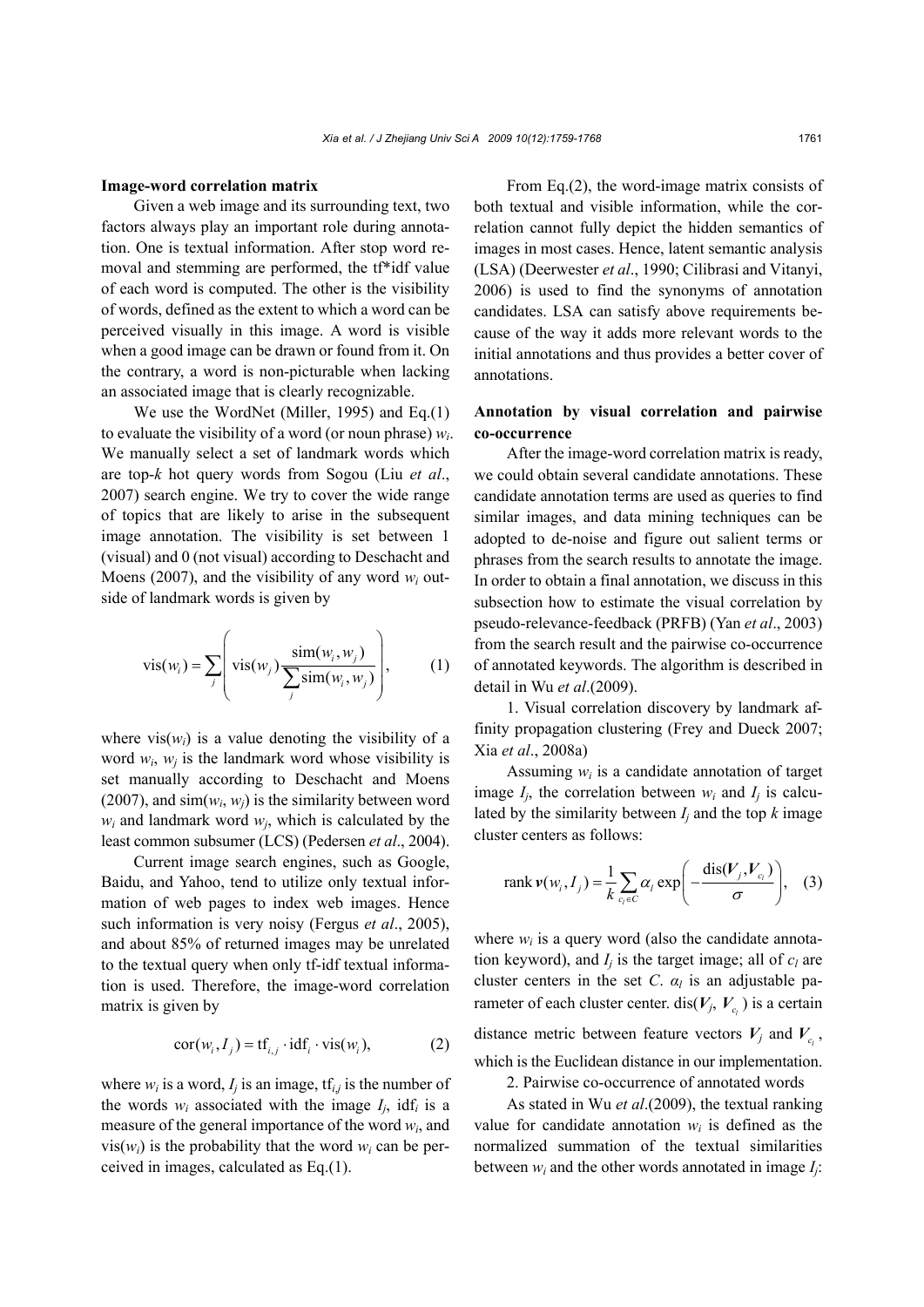rank 
$$
t(w_i, I_j) = \frac{1}{m} \sum_{w_j \in W_j} \beta_i \cdot \sin t(w_i, w_j).
$$
 (4)

There are  $m$  words  $w_i$  in the annotation candidate set *W<sub>i</sub>* for image  $I_i$ ,  $\beta_i$  is a tuning parameter, and sim $t(x, y)$ is the pairwise co-occurrence of words *x* and *y*.

3. Combination of visual correlation and pairwise co-occurrence

After obtaining two different rank scores by Eqs.(3) and (4), we firstly normalize them into  $[0, 1]$ and then fuse them using a weighted linear combination scheme as follows:

rank 
$$
(w_i, I_j)
$$
 =  $\alpha \cdot$  rank  $v(w_i, I_j)$  +  $(1 - \alpha) \cdot$  rank  $t(w_i, I_j)$ , (5)

where the weight  $\alpha$  is between 0 and 1. Better performance is achieved when  $\alpha$  is less than 0.5. This is because text features in web-based search engines are generally more effective than image features in our experiments.

## IMAGE INTERPRETATION

After the annotated words are obtained, we intend to explore the sentence-level correlation of annotated words and to interpret images. Usually users want to know about what the image describes rather than independent annotated keywords alone. Therefore, interpreting each image with natural language is essential for image understanding and retrieval. Here we discuss how to generate natural language interpretation for images by mining knowledge from the Web.

## **Image interpretation by sentence-level correlation**

In this subsection, we will introduce a simple version of image interpretation algorithm.

For one arbitrary annotated set *Λ* with *m* keywords,  $\Lambda = \{w_i | 1 \leq i \leq m\}$ , we need to figure out the meaningful sentences from the Web to describe images.

Here we consider only those sentences that contain exactly two keywords. This assumption does not impair the subtlety of the algorithm since the approach could be extended to find sentences consisting of more than two keywords. More discussion will be given later.

First the pairs of keywords with low semantic correlations in *Λ* are ruled out using Eq.(6) and we obtain a new keyword set *Ψ*:

$$
\Psi = \{w_i \mid \text{NGD}(w_i, w_j) < \delta, \ i \neq j\},\tag{6}
$$

where  $\delta$  is a threshold used to control the number of filtered out keywords, and  $\text{NGD}(w_i, w_i)$  is the normalized Google distance between keywords *wi* and *wj*, as defined in Rui *et al*.(2007).

Given a pair of keywords in *Ψ*, to extract better sentences for the interpretation of an image, we define the concurrence frequency of keywords in the statement level rather than article/web page level as

$$
F(\Psi \mid s) = P(w_i, w_j \mid s), \tag{7}
$$

where *s* is an arbitrary sentence containing both *wi* and *wj*. Naturally, we choose only such sentences *s* that have large  $F$  to interpret the target image according to Eq.(8):

$$
S = \{s_i \mid F(\Psi \mid s_i) > p\},\tag{8}
$$

where *p* is a threshold.

After we obtain the interpretation sentences for the target image, normalized Google generality defined in Eq.(9) is used to rank the candidate sentences for image interpretation:

$$
NGG(si) = f(si) / N,
$$
 (9)

where  $f(s_i)$  is the number of pages returned at searching *si* and *N* is the number of all web pages.

## **Image interpretation with group of sentences**

By now we have discussed the proposed approach to interpret an image with a single sentence, and our experiment has substantiated its effect. However, one may argue that with the number of the annotation keywords larger than 2, the existence of the single sentences containing all the keywords remains unjustified. Moreover, it may be reasonable to imply that with an increasing number of annotation keywords, the number of qualified single sentences decreases rapidly to 0.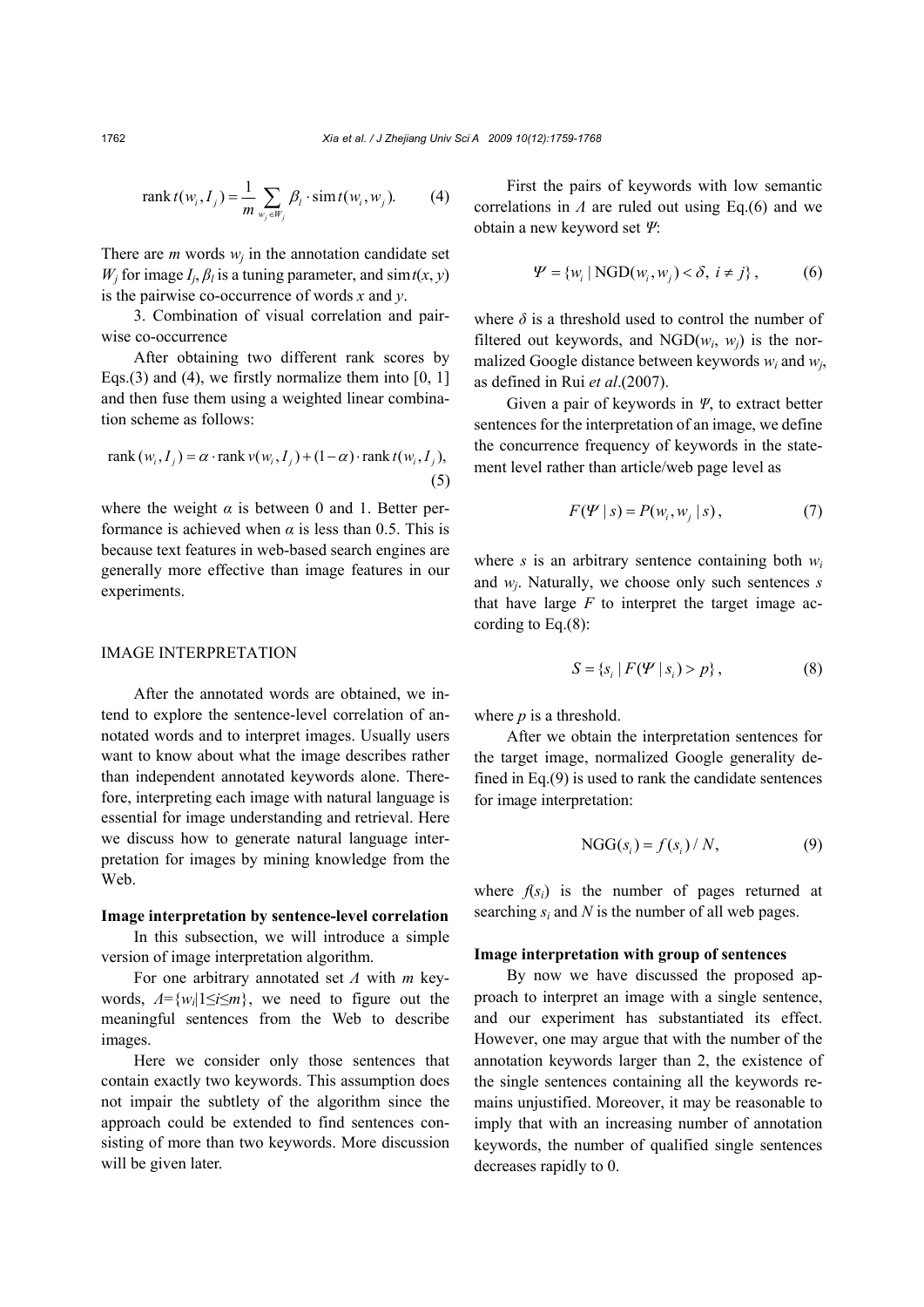We have considered such potential risks of the approach in the previous subsection. Our further experiment showed that when we try to interpret an image with three annotation keywords with the above proposed method, in many cases the single sentences obtained are, as one may expect, not about a common sense or knowledge, while we can still obtain many single sentences that contain all the three keywords. Instead, they are about some specific stories, which may be even semantically irrelevant to the target image.

To understand such phenomena, we could turn to the habit of human being in describing an image or a scenario. For an image with simple high-level semantics containing few objects, one can always give his/her description with a simple sentence. However, when faced with an image containing an enormous number of objects with complicated semantics, people usually intend to describe them with several logically consecutive sentences. This may serve as a reasonable explanation for the problem mentioned above.

Moreover, in situations where the image to be described involves more than one story, which is quite common, one would always as well as have to interpret the image with more than one group of sentences with diverse semantics. Dealing with such cases, one must take into account the semantic diversity of sentences that he/she employs for the image interpreting task, to fully explore the semantics of an image.

To address the problem concerning a large number of annotation keywords and the semantic diversity of the final interpretation, we propose another approach for image interpretation: group of sentences (GoS). This method contains three phases: query generation, candidate GoS mining, and ranking, which are described in the following.

1. Query generation

In this phase, all annotation keywords are analyzed to find the most representative and important combinations of the keywords as the query to the Internet, in order to retrieve relevant documents, on which the following candidate GoS mining algorithm is applied.

As discussed before, the image annotation phase results in a set of keywords, *Λ*. According to our assumption, some of the keywords can be ruled out by the semantic correlation analysis, leaving two keywords as the query. Here we eliminate such a restraint and calculate the pairwise correlation matrix *C* of annotation keywords as

$$
C_{ij} = \text{NGD}(w_i, w_j), \tag{10}
$$

where  $w_i$ ,  $w_i \in A$ . Then the mean distance of each keyword to all the other keywords is computed by

$$
MD(w_i) = \frac{1}{r} \sum_{j=1}^{r} C_{ij} ,
$$
 (11)

where  $r=|C_{ij}|$  and  $i\neq j$ . Thus, we can determine the importance of an annotation keyword by the mean value of its distances to the other keywords ('mean distance' for short), and we select the top *k* keywords with smallest mean distances as the query keywords and denote the set of these keywords as *Z*.

However, one should neither query the Web with an input query obtained by simply combining all the keywords in *Z*, nor query the Web with each of the keywords in *Z*, since the first approach may lead to sparse or even no results, while the second approach may completely lose the latent correlation among the keywords. To strike a balance, we suggest querying with each pair of keywords at a time, which makes the number of our queries be  $C_k^2$  in sum; it means that we need to query the Web  $C_k^2$  times.

We select the top-100 returned documents of the search engine for each query, and collect all the returned documents in a set, RDoc. Thus, a corpus is built up where all the ensuing phases will be performed.

2. Candidate GoS mining

With the set of retrieved documents RDoc, we can extract the GoS of our interest, potentially qualified for the image interpretation task. In this paper, the mining phase is accomplished by Algorithm 1. Here we denote the number of sentences in a given group of sentence GoS*i* as |GoS*i*|.

#### **Algorithm 1** Mining candidate GoS

**Input:** the retrieved documents that are relevant to the queries generated in query generation, RDoc.

**Output:** the set of all candidate groups of sentences, *Δ*.

```
1 ω→∅; Δ→∅; 
2 for each τ∈RDoc
```
- 3 for each sentence *π*∈*τ* 4 if *π* contains *wi* (*wi*∈*Z*) and |*ω*|<*ε*
	- */\** a keyword exists in *π \*/*
- 5 add *π* to *ω*;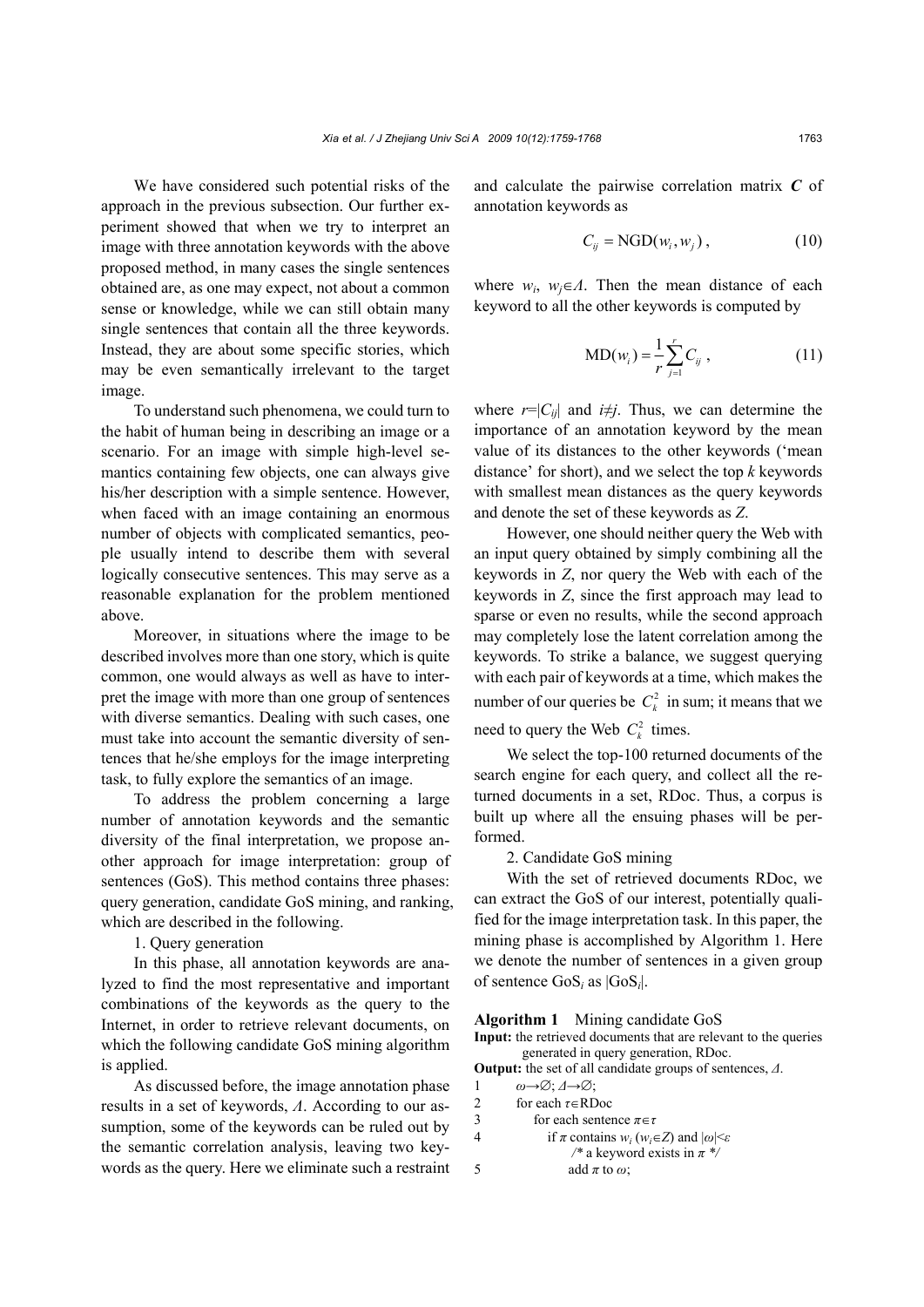1764 *Xia et al. / J Zhejiang Univ Sci A 2009 10(12):1759-1768*

| 6  | if $\omega$ contains all $w_i \in Z$               |
|----|----------------------------------------------------|
| 7  | add $\omega$ to $\Delta$ .                         |
| 8  | $\omega \rightarrow \varnothing$                   |
| 9  | end if                                             |
| 10 | end if                                             |
| 11 | else if $ \omega  \leq \varepsilon - 1$            |
|    | $/*$ no keyword exists $*/$                        |
| 12 | add $\pi$ to $\omega$ .                            |
|    | /* but $ \omega $ does not exceed $\varepsilon$ */ |
| 13 | move on to the next $\pi$ ;                        |
| 14 | goto line $4$ ;                                    |
| 15 | end else                                           |
| 16 | else /*  ω  exceeds $\varepsilon$ */               |
| 17 | $\omega \rightarrow \varnothing$ :                 |
| 18 | end else                                           |
| 19 | end for                                            |
| 20 | end for                                            |
| 21 | return $\varDelta$ ;                               |
|    |                                                    |

/\* where  $\omega$  is a temporary GoS string,  $\tau$  is a document within RDoc,  $\pi$  is a sentence within  $\tau$ ,  $\varnothing$  indicates an empty set, and  $\varepsilon$ denotes the upper bound of  $|GoS_i|$  ( $i=1, 2, 3, ...$ ), which is given by the user. *\**/

In this algorithm, we analyze each document in RDoc as a string and attempt to find all of its substrings that contain every keyword in *Z*. Two levels of loops are included in the algorithm: the outer loop handles a document as a whole, while the inner loop processes sentences in the current document, determining whether each sentence is supposed to be added to some GoS and whether a GoS has been formed.

## 3. Ranking candidate GoS

Since we have obtained the set of candidate GoS (i.e., *Δ*), a ranking phase is needed to determine the GoS that can best interpret the target image.

As discussed before, a good interpretation of an image should be precise and compact and be embodied with a semantic diversity. In response to these requirements, we propose the method of absorbing random walks rewarding compactness (ARWRC).

Absorbing random walks (ARW) (Zhu *et al*., 2007a) is a modified random walks model, dedicated to improve the diversity of ranking results. The classic random walks method is shown in Eq.(12):

$$
\boldsymbol{P} = \lambda \tilde{\boldsymbol{P}} + (1 - \lambda) \mathbf{1} \boldsymbol{r}^{\mathrm{T}}, \qquad (12)
$$

where 1 is an all-1 vector,  $1r<sup>T</sup>$  is the outer product, P is the transition matrix in the new stage,  $\tilde{P}$  is the transition matrix of the previous stage, and *λ* is a constant. In ARW, the transition matrix *P* is represented as

$$
P = \begin{pmatrix} I_d & 0 \\ R & Q \end{pmatrix},\tag{13}
$$

where  $I_d$  is the identity matrix, corresponding to ranked items, and submatrices *R* and *Q* relate to rows of unranked items. Once an item is ranked, the corresponding state is considered to be absorbed and will just stay in its own state without any move. It means that, whenever an item is ranked, we update the transition matrix  $P$  using Eq.(13).

In each stage of ARW, the item with the greatest expected number of visits, proved to be given by the fundamental matrix as is defined by Eq.(14) (Doyle and Snell, 1984), is ranked and absorbed.

$$
N = \left(\mathbf{I}_d - \mathbf{Q}\right)^{-1},\tag{14}
$$

where  $N_{ij}$  refers to the expected number of visits to state *j* when the random walks process started from state *i*. Thus, after rank*P* stages of absorption, all items of the GoS are ranked.

Now take a look at the compactness of the GoS in our ranking algorithm. In order to make the interpretation more compact and to rule out specific stories conceived as not suitable for our task, we need to reward the GoS with great compactness. To define the compactness, it is necessary to refer to the expectation of image interpretation once more. An interpretation can be considered good if and only if it is directly describing the content or the correlations among the objects in the target image or telling us a piece of general knowledge relevant to the content of the image. Both of these two situations require that the GoS used as an interpretation be concise and not introduce much information that is not directly connected with the target image.

Based on the above analysis, we define the compactness of GoS*i* as

$$
CPT(GoSi) = exp\left[\frac{csim(GoSi)}{sratio(GoSi) \times wratio(GoSi)}\right], (15)
$$

where csim(GoS*i*) represents the cosine similarity between the tf\*idf vector of  $GoS_i$  and that of the annotation keywords, and

$$
sratio(GoSi) = |GoSi|/|Z|, \qquad (16)
$$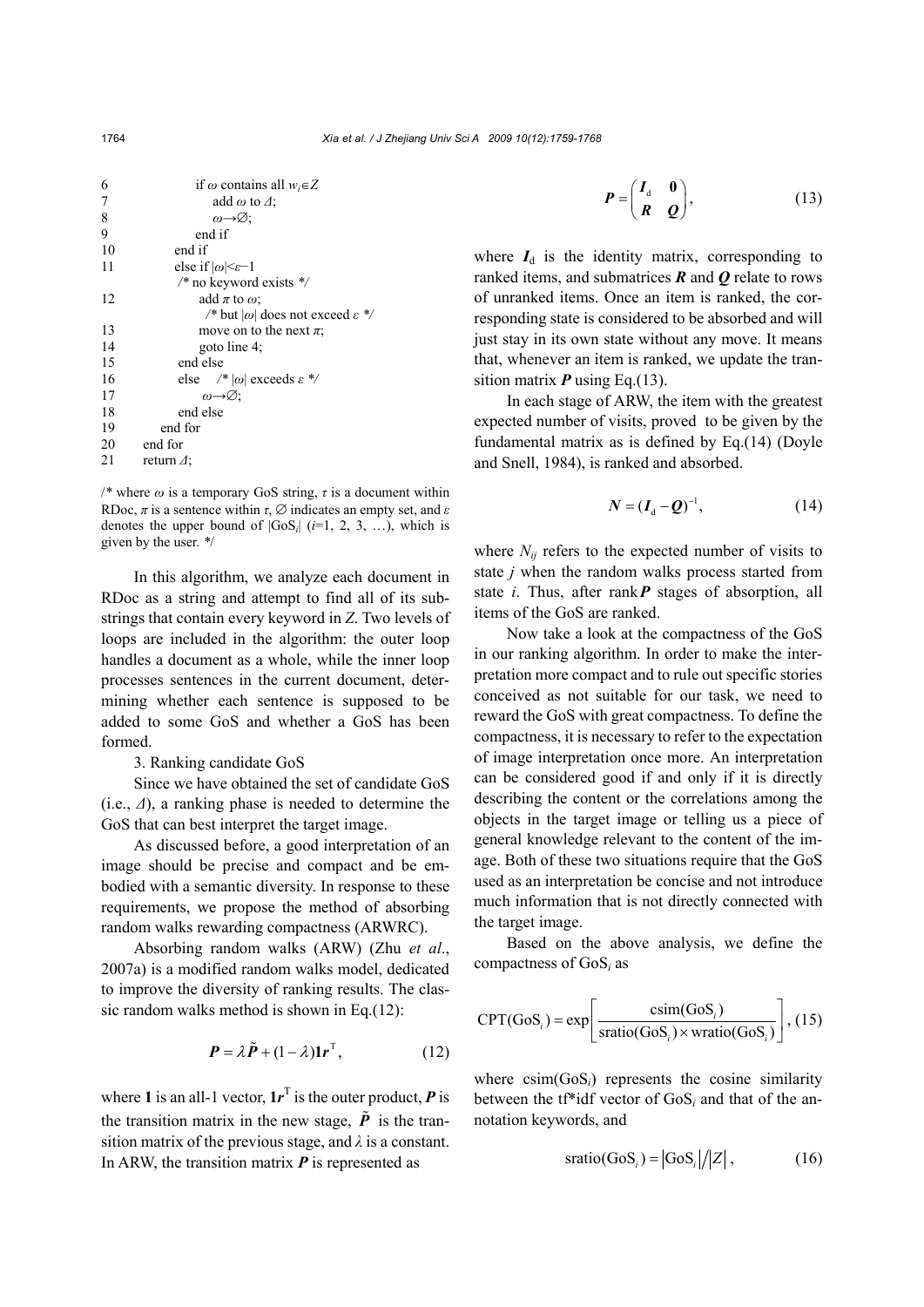$\text{wratio}(GoS_i) = \text{out}(GoS_i) / \text{wordcount}(GoS_i),$  (17)

where out(GoS<sub>i</sub>) denotes the number of words appearing in GoS*i* but not in *Λ*, and wordcount(GoS*i*) represents the number of all words appearing in GoS*i*.

We apply the compactness of GoS to the transition matrix *P*, rewarding the GoS with high compactness. Thus, a new transition matrix  $W$  is obtained:

$$
W_{ij} = P_{ij} \times \text{CPT}(\text{GoS}_i) \,. \tag{18}
$$

Normalizing  $W$  by columns we obtain the transition matrix of ARWRC.

## **EXPERIMENTS**

#### **Datasets**

The test images were crawled from the Internet. We selected 200 hot keywords from the search log, and submitted them to Google and Yahoo image search engines. For each text query, about 100 top-ranked images and their hosting web pages were crawled to the local machine. We have developed a hypertext markup language (HTML) parser system to extract the textual information (including surrounding text, title, URLs, alt attribute, anchor text and filename) of every image. Different parts of the textual content were given different weights. Furthermore, the 200 text queries were selected as landmark words and the visibility of them is defined as follows:

$$
vis(sj) = \frac{G_i(x)/G_i(x)}{G_i/G_{\rm T}},
$$
\n(19)

where *x* is one query (annotated candidate) word,  $G_i(x)$ is the count of retrieved pages when word *x* is the query for the Google image search engine, and  $G_t(x)$ is the count of retrieved pages when word *x* is the query for the Google text search engine.  $G<sub>I</sub>$  and  $G<sub>T</sub>$  are the total numbers of images and web pages, respectively, of the Google search engine. Then the visibility of other words can be calculated using Eq.(1).

For each image, features with 423 dimensions were extracted, including 256 dimensions of color histogram, 6 dimensions of color moments, 128 dimensions of color coherence, 15 dimensions of MSRSAR texture, 10 dimensions of Tamura coarseness texture, and 8 dimensions of Tamura directionality texture. The selection of image features is not the focus of this paper; therefore, all other global or local features and the corresponding distance measures could be applied in our framework. In the interpretation phase, a corpus is needed and hereby Wikipedia was employed.

#### **Evaluation metric**

Since the acquisition of the ground truth is very expensive, the performance was evaluated from the view of image retrieval. In the experimental evaluation, 200 query words were selected and the relevance of resulting images was manually labeled. Then we reported the average precision and recall over the 200 words to evaluate the performance. Similar to text information retrieval, the number of correctly annotated images is defined as Num. the number of all retrieved images as Num<sub>r</sub>, and the number of all relevant images in datasets as Num<sub>a</sub>. Thus, the precision, recall and *F*-measure are computed as follows:

$$
precision(w_i) = Num_c / Num_r, \qquad (20)
$$

$$
recall(wi) = Numc/Numa, \t(21)
$$

$$
F(w_i) = \frac{2 \times \text{precision}(w_i) \times \text{recall}(w_i)}{\text{precision}(w_i) + \text{recall}(w_i)}.
$$
 (22)

#### **Experimental results**

In Section 2, we introduce the visibility to generate the image-word correlation matrix. For each web image, top *k* annotated words were selected by using the traditional tf\*idf model and the visibility model in Eq.(2), respectively. Fig.2 shows the average *F*-measure value on different sizes of datasets in these two models. We can see a significant



**Fig.2 Average** *F***-measure value comparisons on different sizes of datasets when combining textual and visible information taken during annotation**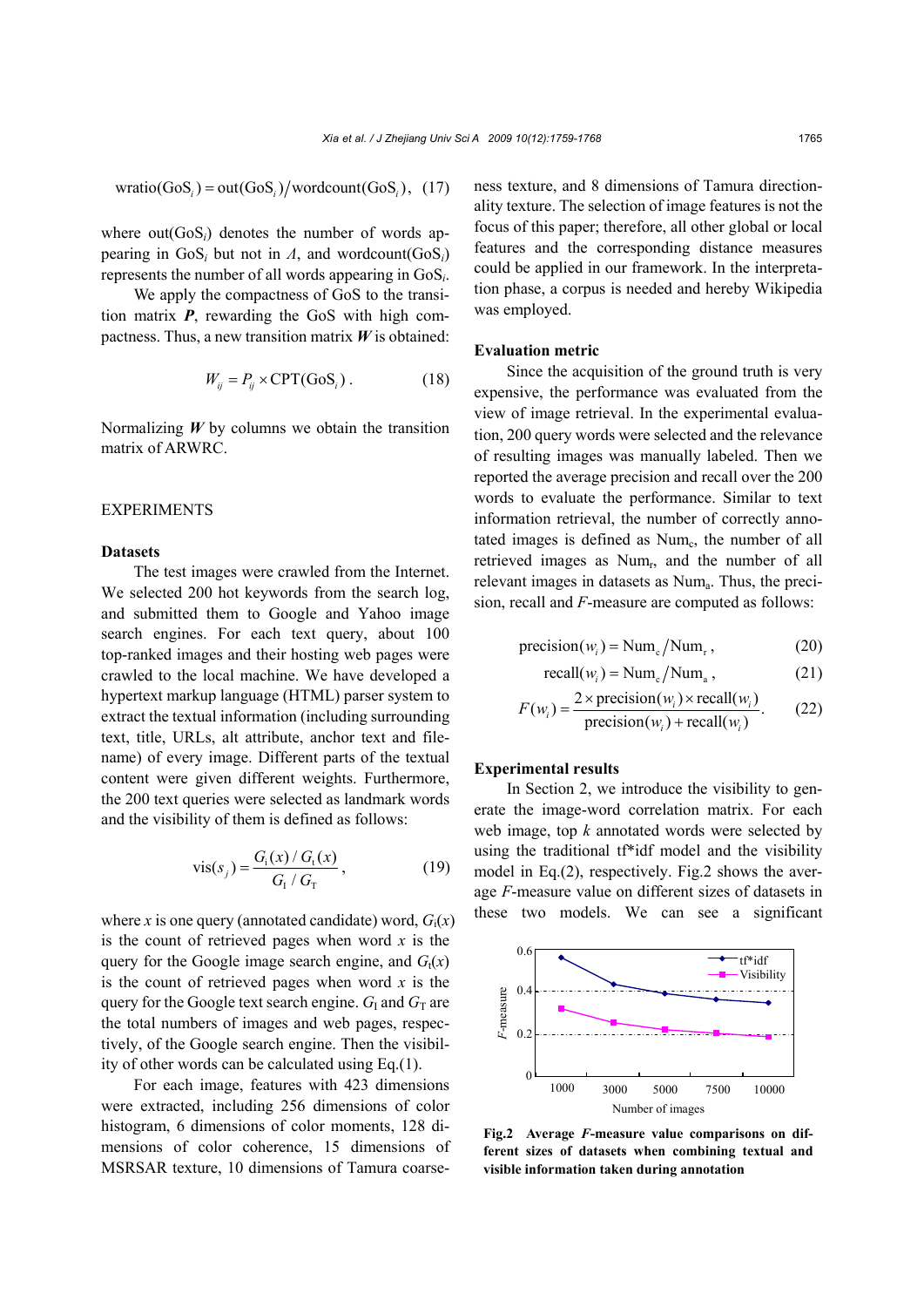improvement over using tf-idf alone, even on the large scale datasets; hence, the combination of visible and textual information for web page annotation is more advantageous than textual information only.

Compared with the rank method using only visual information (visual) and the rank method using only textual information (textual), our automatic web image annotation approach achieves better performance, especially in retrieving more images. The main reason is that our approach considers both the visual correlation of images and the pairwise co-occurrence

of words.

Table 1 shows parts of the annotation results using our approach. We queried Wikipedia for the top-100 relevant documents with the final annotation keywords.

Tables 2~4 display the interpretation results of the three images in Table 1 respectively. In each table, the interpretation results using single sentences with 2 and 3 annotation keywords, and the interpretation results using the GoS method with 3 annotation keywords are given.

| Table T Parts of the annotation results |       |                            |                                            |                         |                                     |
|-----------------------------------------|-------|----------------------------|--------------------------------------------|-------------------------|-------------------------------------|
|                                         | Image |                            | Annotations                                |                         |                                     |
| Image                                   | No.   | After obtaining the image- | After latent visual and                    | Final annotations       | Final annotations                   |
|                                         |       | word correlation matrix    | semantic analysis                          | (2 keywords)            | (3 keywords)                        |
|                                         | 1     | panda, China               | panda, China, tree,<br>bamboo              | panda, bamboo           | panda, bamboo,<br>China             |
|                                         | 2     | Jordan, NBA                | Jordan, NBA, Bulls,<br>basketball          | Jordan, basket-<br>ball | Jordan, basket-<br>ball, NBA        |
|                                         | 3     | Clinton, President         | Clinton, Democratic,<br>President, Hillary | Clinton, Presi-<br>dent | Clinton, Presi-<br>dent, Democratic |

## **Table 1 Parts of the annotation results**

#### **Table 2 Part of interpretation results for Image 1 (panda) in Table 1**

| Keywords           | Interpretation                                                                                                      |
|--------------------|---------------------------------------------------------------------------------------------------------------------|
| panda, bamboo      | 1. The Red Panda eats mostly bamboo.                                                                                |
|                    | 2. Hulitherium may have fed on bamboo, like a panda.                                                                |
|                    | 3. Soft bamboo shoots, stems, and leaves are the major food source of the Giant Panda of China.                     |
| panda, bamboo,     | 1. Soft bamboo shoots, stems, and leaves are the major food source of the Giant Panda of China.                     |
| China <sup>*</sup> | 2. For example, the zoo raises 40 varieties of bamboo for the pandas on long-term loan from China,                  |
|                    | and it maintains 18 varieties of eucalyptus trees to feed its koalas.                                               |
|                    | 3. Asian Black Bears share Giant Panda habitat in China's Wolong Reserve, where they feed occa-                     |
|                    | sionally, among other things, on bamboo, which is their more specialized relatives' favorite food.                  |
| panda, bamboo,     | 1. Fargesia rufa is a woody bamboo native to western China. It is known in Chinese as <i>qingchuan</i>              |
| China**            | <i>jianzhu</i> , meaning " <i>Qingchuan Fargesia</i> ", <i>Qingchuan</i> being a county within the prefecture-level |
|                    | city of Guangyuan in the north of Sichuan. It is found at high elevations in the north of this                      |
|                    | province as well is in the south of Gansu. The plant is a significant source of food for the giant                  |
|                    | panda.                                                                                                              |
|                    | 2. Though belonging to the order Carnivora, the Giant Panda has a diet which is 99% bamboo. The                     |
|                    | Giant Panda may eat other foods such as honey, eggs, fish, yams, shrub leaves, oranges, and                         |
|                    | bananas when available. The Giant Panda lives in a few mountain ranges in central China, in                         |
|                    | Sichuan, Shaanxi, and Gansu provinces.                                                                              |
|                    | 3. Most famous of these is the giant panda, which survives in pockets of high-altitude bamboo forest                |
|                    | across the southwest. Dhole in China is one of the least know species, it population in China are                   |
|                    | critically endangered.                                                                                              |

\* Single-sentence interpretation; \*\* GoS interpretation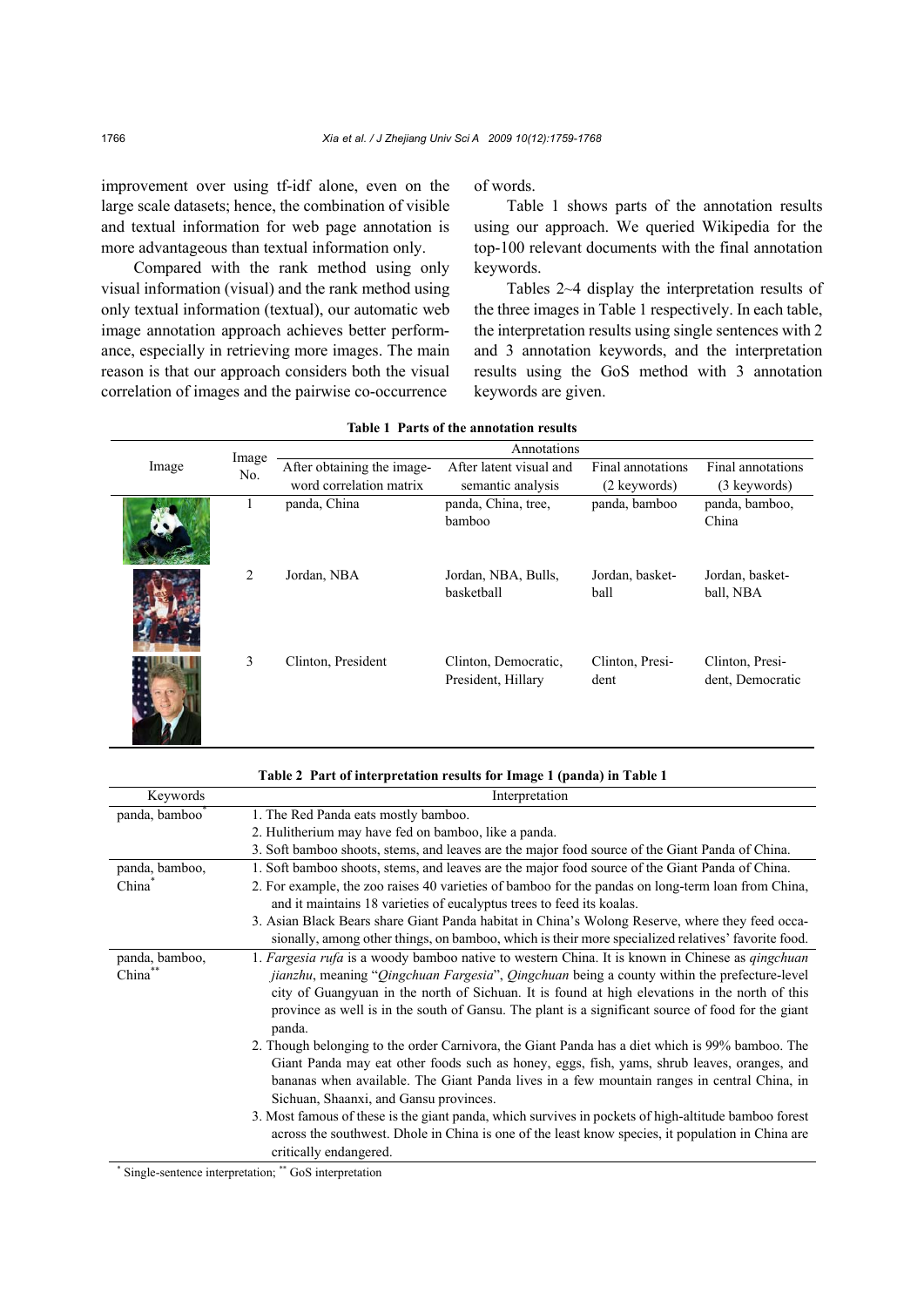| Interpretation                                                                                                                                                                                                                                                                                                                                                                                                                                                                                                                                                                                                                                                                                                                                                                                                             |
|----------------------------------------------------------------------------------------------------------------------------------------------------------------------------------------------------------------------------------------------------------------------------------------------------------------------------------------------------------------------------------------------------------------------------------------------------------------------------------------------------------------------------------------------------------------------------------------------------------------------------------------------------------------------------------------------------------------------------------------------------------------------------------------------------------------------------|
| 1. Michael Jordan is an American basketball player.                                                                                                                                                                                                                                                                                                                                                                                                                                                                                                                                                                                                                                                                                                                                                                        |
| 2. For the basketball player see Jeffrey Jordan.                                                                                                                                                                                                                                                                                                                                                                                                                                                                                                                                                                                                                                                                                                                                                                           |
| 3. For the former professional basketball player, see Michael Jordan.                                                                                                                                                                                                                                                                                                                                                                                                                                                                                                                                                                                                                                                                                                                                                      |
| 1. Jordan was drafted by the Seattle Supersonics in the 1993 NBA Draft after a storied basketball<br>career at Kansas.                                                                                                                                                                                                                                                                                                                                                                                                                                                                                                                                                                                                                                                                                                     |
| 2. He is best known for his second book, When Nothing Else Matters, which chronicles basketball<br>superstar Michael Jordan's last comeback to the NBA.                                                                                                                                                                                                                                                                                                                                                                                                                                                                                                                                                                                                                                                                    |
| 3. The book chronicles basketball superstar Michael Jordan's last comeback to the NBA playing for<br>the Washington Wizards.                                                                                                                                                                                                                                                                                                                                                                                                                                                                                                                                                                                                                                                                                               |
| 1. Michael Jordan was voted the Most Valuable Player of the series (he also had won the award the<br>last five times the Bulls won the Finals: 1991, 1992, 1993, 1996, and 1997). This would be his<br>sixth NBA championship and sixth Finals MVP award in six full basketball seasons, an un-<br>precedented feat.<br>2. However in September 2001, Michael Jordan came out of retirement at age 38 to play basketball<br>for the Washington Wizards. Jordan stated that he was returning "for the love of the game."<br>Because of NBA rules, he had to divest himself of any ownership of the team.<br>3. He played high school basketball for Loyola Academy in Wilmette, Illinois. Jordan is the son of<br>retired world champion NBA MVP Michael Jordan who played for the Chicago Bulls and<br>Washington Wizards. |
|                                                                                                                                                                                                                                                                                                                                                                                                                                                                                                                                                                                                                                                                                                                                                                                                                            |

**Table 3 Part of interpretation results for Image 2 (Jordan) in Table 1** 

\* Single-sentence interpretation; \*\* GoS interpretation

**Table 4 Part of interpretation results for Image 3 (Clinton) in Table 1** 

| Keywords                        | Interpretation                                                                                   |
|---------------------------------|--------------------------------------------------------------------------------------------------|
| Clinton, president <sup>*</sup> | 1. President Bill Clinton.                                                                       |
|                                 | 2. President Bill Clinton from 1993 to 1997.                                                     |
|                                 | 3. Clinton won the 1992 presidential election.                                                   |
| Clinton, president,             | 1. Presidential Election, Democratic President Bill Clinton received 72% of the Hispanic vote.   |
| Democratic <sup>®</sup>         | 2. In 1996, Clinton became the first Democratic president to be reelected since Franklin D.      |
|                                 | 3. Future President Bill Clinton was the Democratic nominee for a seat in Arkansas, but lost.    |
| Clinton, president,             | 1. The caucus also re-nominated Clinton for a second term as Vice President.                     |
| Democratic**                    | 2. His father, from the Democratic Republic of the Congo, named his son in honor of US president |
|                                 | Bill Clinton years before the family was relocated by refugee agencies to Clarkston, Georgia.    |
|                                 | 3. The last time Louisiana went Democratic was for President Bill Clinton and Vice President Al  |
|                                 | Gore in 1996.                                                                                    |

\* Single-sentence interpretation; \*\* GoS interpretation

As the results showed, the sentence-level image interpretation method and the GoS method can be mutually complementary in a practical image interpretation task, where for annotations with few keywords, the former is qualified to render both precise and accurate interpretation, while the latter works better with annotations concerning a large number of keywords.

## **CONCLUSION**

In this paper, we propose an approach for image interpretation by natural language via discovering both

the visual correlation and pairwise co-occurrence. Extensive experiments on real-world web images verified the effectiveness and efficiency of the proposed framework.

We emphasize again that the interpretation of images with natural language could be used in many fields such as question answering, knowledge discovery and help of annotation since the linguistic statement-level correlation could be explored from structured or semi-structured corpora. In the future we would like to find more convinced linguistic models to study the hidden textual correlation for image interpretation.